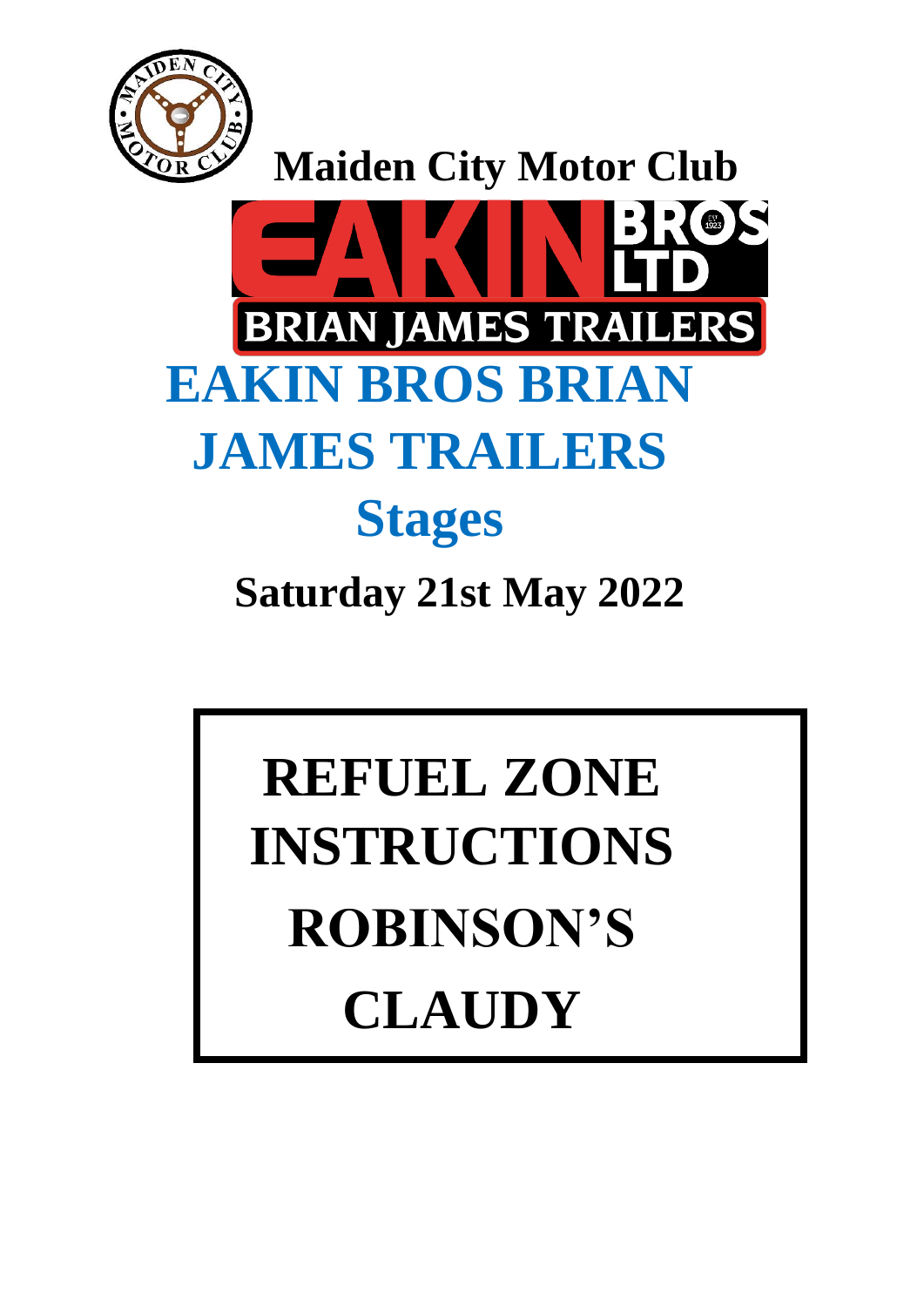# **Appendix J**

### **Service Area Fuel Restrictions**

There will be a firm control of fuels and associated restrictions in the service area. Immediate, permanent and serious enforcement actions for transgression of those restrictions will be in place.

In the service area, petrol generators will be discouraged and when/if permitted will be subject to inspection, restrictions on use. Refuelling of hot generators is not permitted.

There will be a limit on the total volume of all flammable fuel, and specific conditions of storage, held in each service bay.

All service vehicles must contain fire-fighting equipment.

Appropriate personal protective equipment is worn by those dispensing fuel.

A no smoking ban will be enforced throughout the Service Park.

All petroleum spirit must be stored in metal containers and kept away from any source of ignition – for example in the service vehicle. The fuel must be transported in individual containers that comply with the relevant United Nations Economic Commission for Europe and are marked with the UN number (UN1203 for petrol and UN1202 for diesel).

All containers must be indelibly marked "Petroleum Spirit – Highly Flammable".

The Vehicle transporting the fuel must carry a 2kg dry powder fire extinguisher.

Petrol is to be used as a fuel only – i.e. not for cleaning.

# **Refuelling of Rally Cars**

The organisers have made provision for the following option for refuelling competing Rally Cars:

# **Self-refuel in a Refuel Zone**

The responsibility for controlling and co-ordinating the storage and dispensing of fuel rests with the organiser; however, they have no direct control over the activity and therefore must pass the requirements on to the competitors / entrants. A risk assessment, safety plan and incident plan is required. The organiser has responsibility for monitoring safety.

Two professional Fire Marshals will be deployed by the organisers to supervise refuelling and manage any emergency arising from the refuelling operation.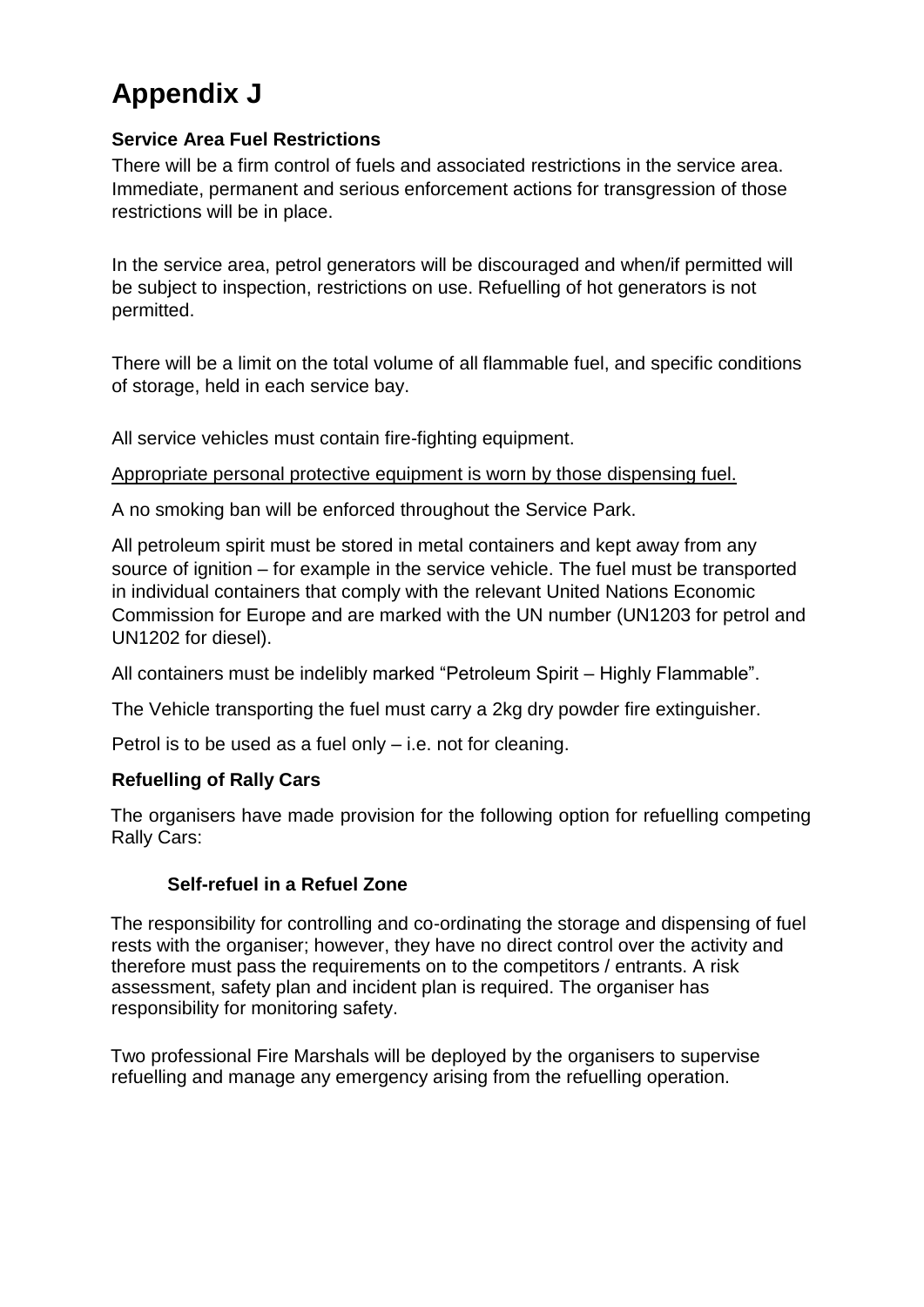





 (a) 54 litres (b) 25 litres (c) 20 litres Typical fuel containers

# **Refuel Zone**

| <b>Area Set-up</b>                | 06.00 am Saturday 21 <sup>st</sup> May |
|-----------------------------------|----------------------------------------|
| <b>Estimated Start</b>            | $11:00 \text{ am}$                     |
| <b>Estimated Finish.</b>          | 16:30 pm                               |
| <b>Estimated Support Crews</b>    | 100                                    |
| <b>Estimated spectators</b>       | <b>Nil</b>                             |
| <b>Refuelling Area Controller</b> | <b>Michael Gormley</b>                 |



**SITE OF SERVICE AREA ROBINSON BROS BLOCK MAKING YARD CUMBER CLAUDY**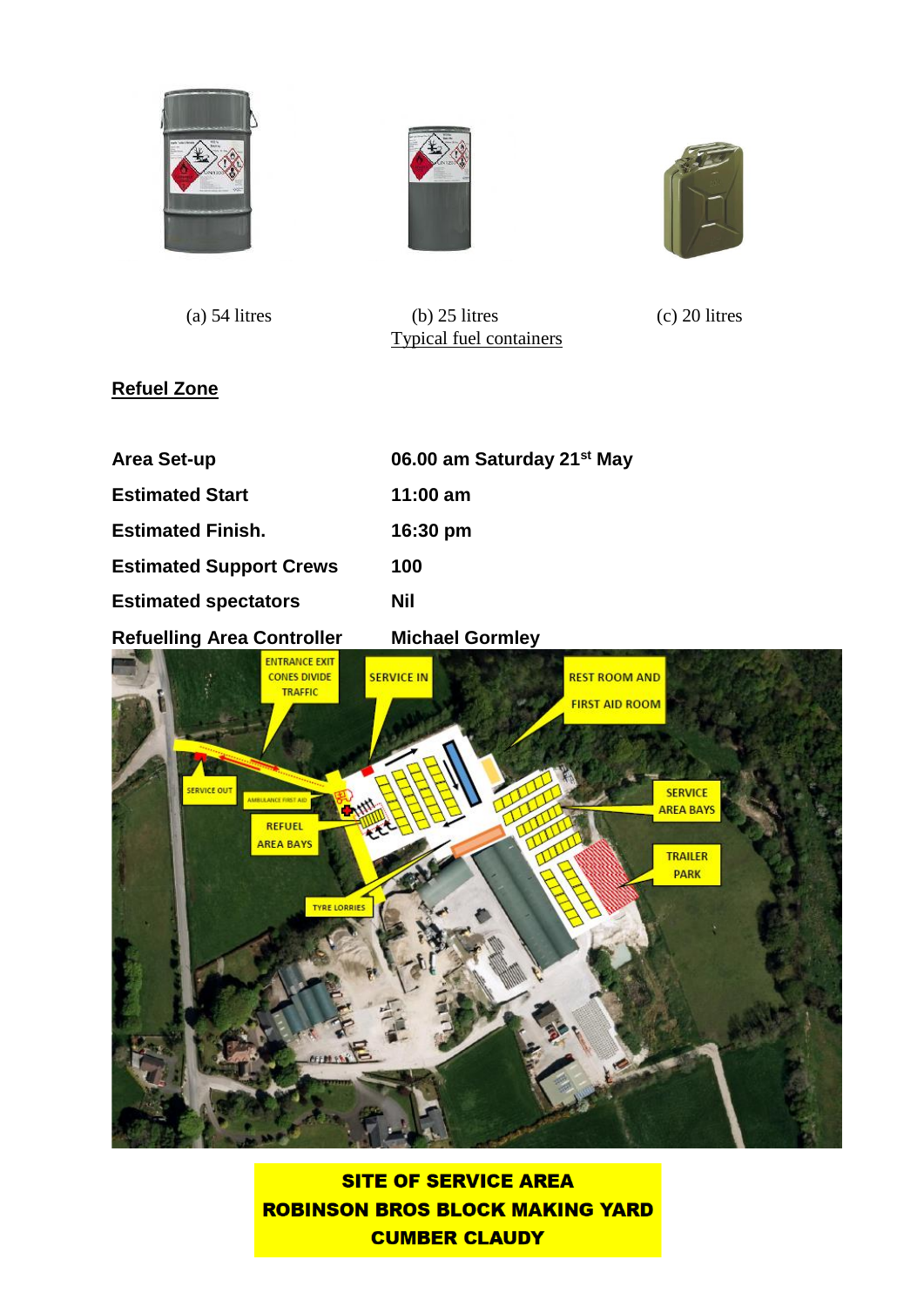# **REFUEL ZONE**



Detailed requirements for the management of refuelling are contained in these instructions and in the Supplementary Regulations supplied to all competitors. Failure to comply with these refuelling regulations will be reported to the Stewards who may apply/impose a fine or exclusion.

#### Refuelling is NOT permitted within the Service Park.

Competing cars may also be refuelled using the facilities available at roadside filling stations along the route (these will be indicated in the Roadbook), or in the Refuelling Zone provided by the Organisers.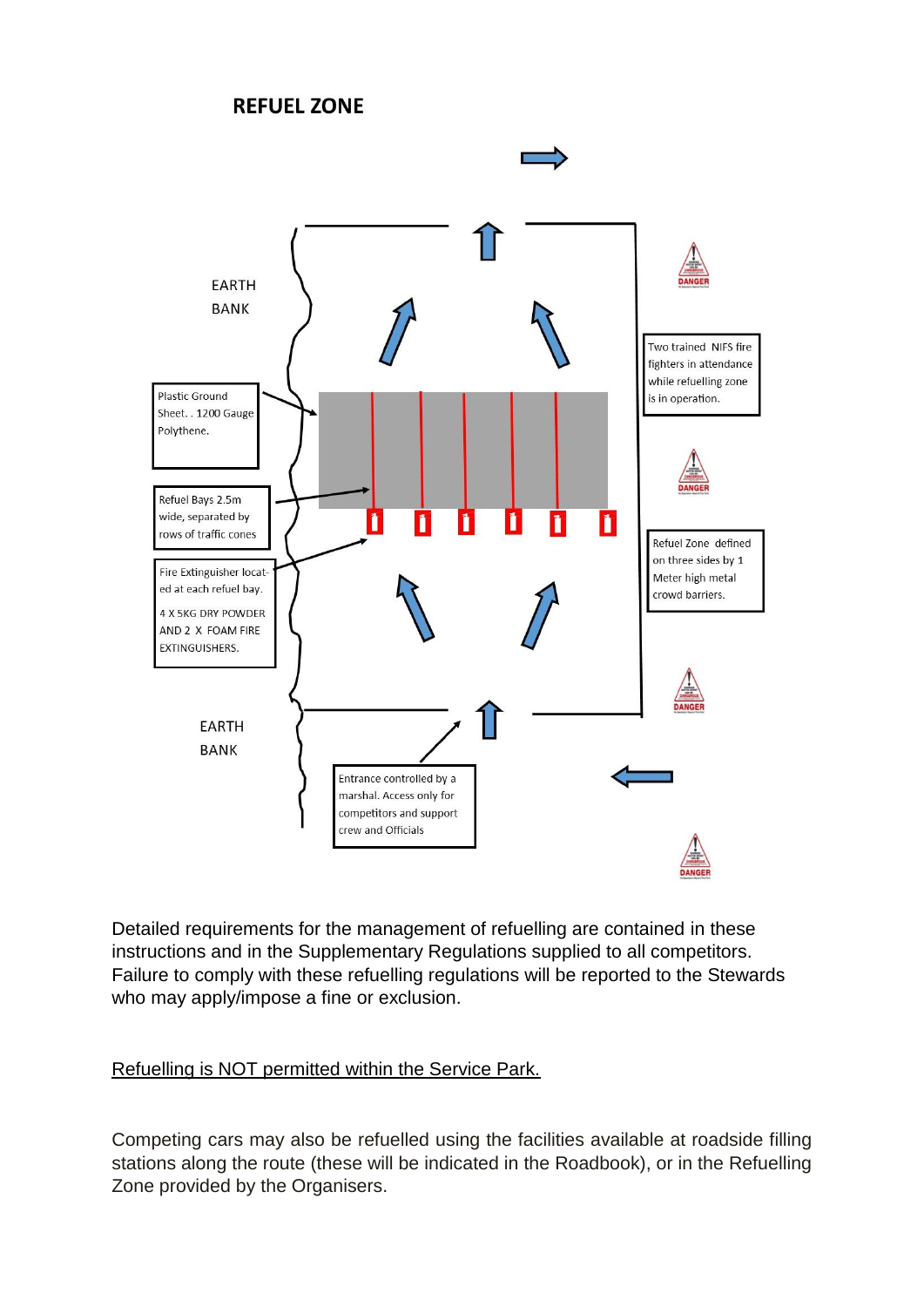Refuelling in the designated Refuel Zone and will be supervised by an experienced specialist. The refuelling zone is separate area adjacent to the Service Area.

- The refuel zone is clearly segregated from all spectators. Access for refuelling crews will be controlled by experienced MCMC marshals.
- Engines will be switched off throughout the refuelling operation
- In line with Motorsport-UK standard regulations, It is mandatory that crew remain **outside** the car during refuelling and this will be strictly enforced.
- Approximately six refuel areas will be designated within the Refuel Zone. Each of these areas will have a groundsheet to catch any minor spillage of fuel.
- A comprehensive Spill Kit provided by MCMC will be located in the Refuel Zone to ensure a quick response to any significant fuel spillage.
- Four x 5 kg dry powder and two x 5kg foam fire extinguishers will be located in the Refuel Zone.

Solely for the purposes of assisting with the refuelling procedure of their car, two team members of each crew may access the Refuel Zone. Competitors and team members in the Refuel Zone must comply as instructed by the Official within the zone.

Approximately 100 rally cars will require refuelling each time. **Cars should have the required fuel before the start of the rally**.

First refuel should happen immediately after the  $1<sup>st</sup>$  and  $2<sup>nd</sup>$  Service. This is after the completion of the first and second loop of stages. The total time in Service is 40 mins, including refuel time. This means time must be left for the refuel as well, before exiting the Service area.

There will be the likelihood of up to 6 cars refuelling at the same time. The fuel will be transported to/from the centralised refuelling area by team members from each competing crew, preferably using a wheeled trolley.

The cars with the highest consumption will require approximately 80 litres for the entire rally. The majority will require approximately 50 litres. Teams will have prior knowledge of the mileages involved and will be encouraged to bring only the quantities needed to the Service Area.

A number of the rally cars (estimated at 30+) will not require specialist fuel. Additional time is allowed in the rally schedule for these cars to be refuelled at a commercial filling station along the rally route as detailed in the Road Book, in an effort to reduce the amount of refuelling taking place in the Service Area.

# **Refuelling Risk Control – Self-refuel in Refuel Zone**

The arrangements for bringing the fuel to site are the responsibility of the competitor / entrant. Fuel will not be stored in the Refuel Zone.